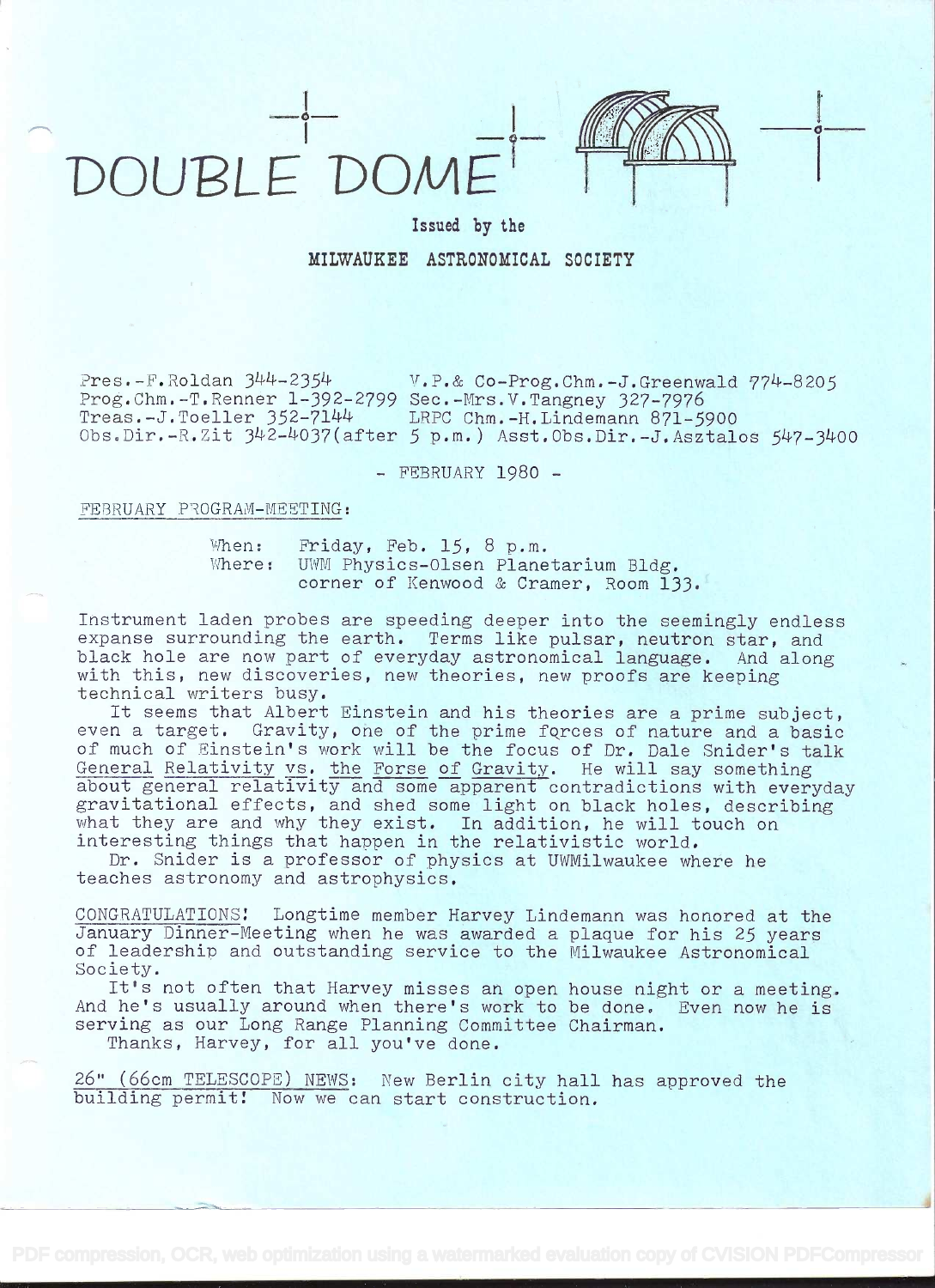NO RESPONSE: Last month the Double-Dome appealed for information about the 26" telescope. Received to date - nothing. Mr. Gary Becker, Editor of the Reflector would like to do a short

story with pictures for publication in the Reflector. If you have anything of interest in addition to that in the brochure, call or write your Double-Dome editor who will send the information to Mr. Becker.

AN ENTIRE FAMILY has joined the Society. It's a pleasure to introduce Mr. & Mrs. Carl Bronson, daughter Carolyn and son Mark, all of New Berlin.

FOR SALE: 2.4" (60mm) refractor, 900 mm focal length, in excellent condition, with:

Equitorial mount. Equitorial mount.<br>Tripod with illuminated accessory tray, 6x30mm finder. Five eyepieces  $(4, 9, 12, 18, 22$  mm). Five eyepleces (7, 9, 12, 10, 22 mm).<br>Eight filters (sun, moon, yellow, red, blue, 20% neutral density, polarizing, & violet).<br>Star diagonal. Sun diagonal. Sun projection screen. Erecting prism. Two Barlow lenses. 7ood carrying case.

This fine telescope and all of the above equipment for only 150.00. This 'scope is not only an astronomical instrument. It is compact, easy to transport, easy to set up, and great for terrestial viewing. Call Bob Halter at 258-7692.

FOR SALE: Complete set of Astronomy magazines from September 1973 to date. This fine astronomical publication is published right here in Milwaukee at \$2.00 a copy. MAS member Richard Berry is editor. No reasonable offer for the set will be refused. Call Clinton Laskowski at 482-0715.

FOR SALE! Kit for 12<sup>1</sup>" mirror. Please call Mark Gipp at 1-681-1474 (Racine).

"NORTHERN LIGHTS" The March issue of the North Central Region Astronomical League newsletter is about to go to press. The quarterly publication contains information about our neighboring societies, publication contains information about to go to press. The quarterly<br>publication contains information about our neighboring societies,<br>lists grazes, and features general, informative astronomical articles. The states, and reatures scherar, informative assessment of the S.,<br>A one year subscription is \$1.50. Write Mr. J. Fox, 14601 55th St. S., Afton, Minn. 55001. Short astronomical articles are welcome. The deadline is Feb. 29 for the March issue.

BOARD MEETING: The Board of Directors will meet Fri., Feb. 22,  $7:30$  p.m. at the home of James Toeller, 407 W. Mall. Wives are welcome.